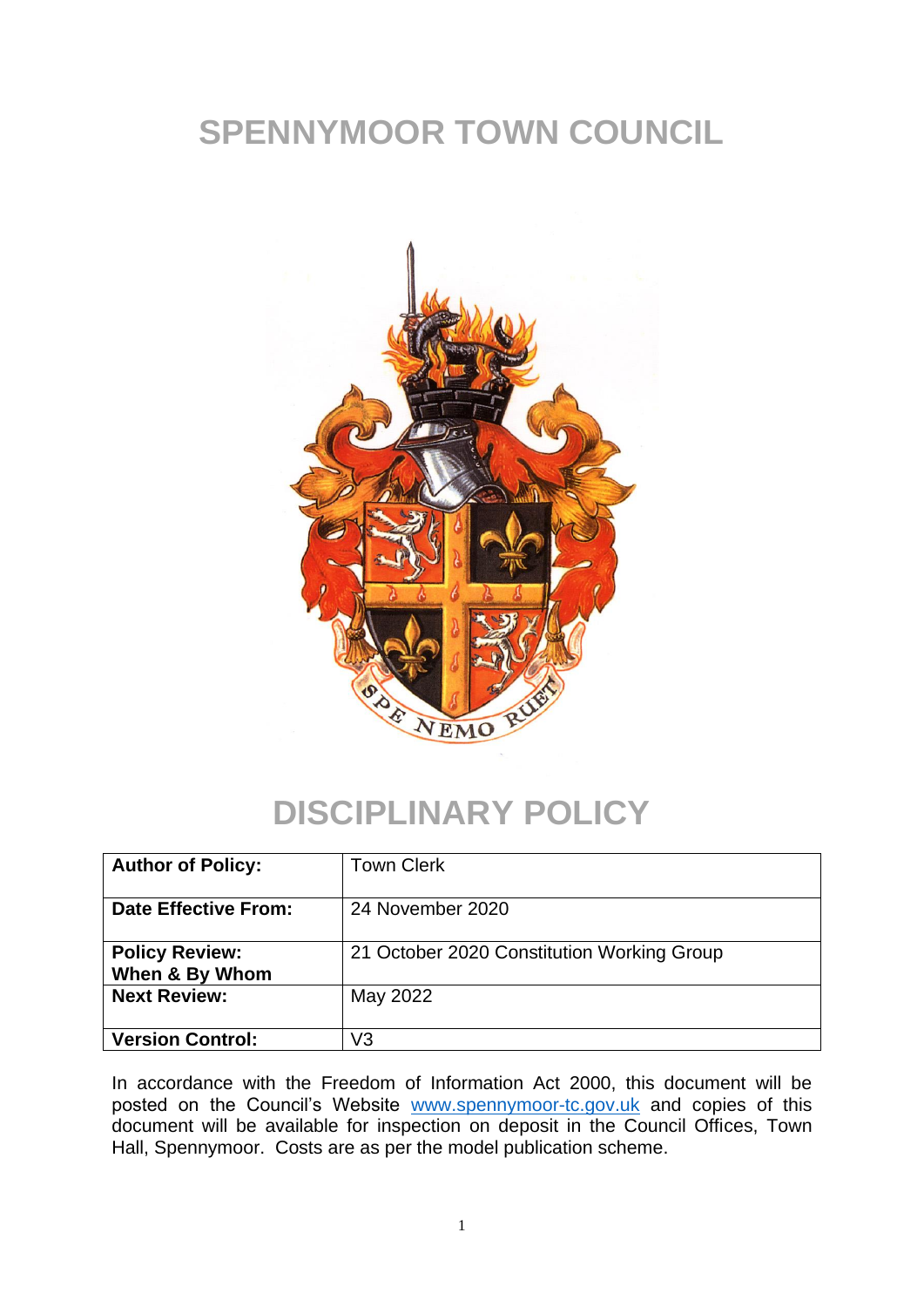# **1. Introduction**

- 1.1 Disciplinary rules and procedures are necessary for promoting fairness and order in the treatment of individuals and in the conduct of industrial relations. They also assist an organisation to operate effectively. Rules set standards of conduct at work. A procedure helps to ensure that the standards are adhered to and also provides a fair method of dealing with alleged failures to observe them.
- 1.2 Managers are responsible for maintaining discipline within any organisation and for ensuring that there are adequate disciplinary rules and procedures. The Council, therefore, as the employer, has formulated this document on this basis. Both the Council and the Trade Unions representing the workforce recognise that, to be fully effective, disciplinary rules and procedures need to be accepted as reasonable, both by those who are to be covered by them and those who operate them. This document, therefore, is agreed by both the Council, as an employer, and the appropriate Trade Unions as a reasonable and effective disciplinary procedure.
- 1.3 The procedure provides a framework for all employees and managers to work to. It is not possible to set out precise details to cover all eventualities. Rather it is intended to ensure fairness and objectivity as well as outlining the means by which disciplinary procedures will be applied.
- 1.4. It should be born in mind that counselling may often be a more satisfactory method of resolving problems than formal disciplinary action. Efforts should, therefore, be made by Managers where deterioration of performance standards/attitudes to work are encountered, to counsel the employee concerned before embarking on potential disciplinary action.

# **2. Basic Principles**

- 2.1 No disciplinary action will be taken against an employee until the case has been fully investigated. It is the responsibility of managers to ensure, as far as is practicable, that an investigation into the allegations is carried out in a fair and thorough manner and all relevant detail is recorded.
- 2.2 At every stage of the procedure the employee will be advised of the nature of the complaint against him/her and will be given the opportunity to state his/her case before any decision is made.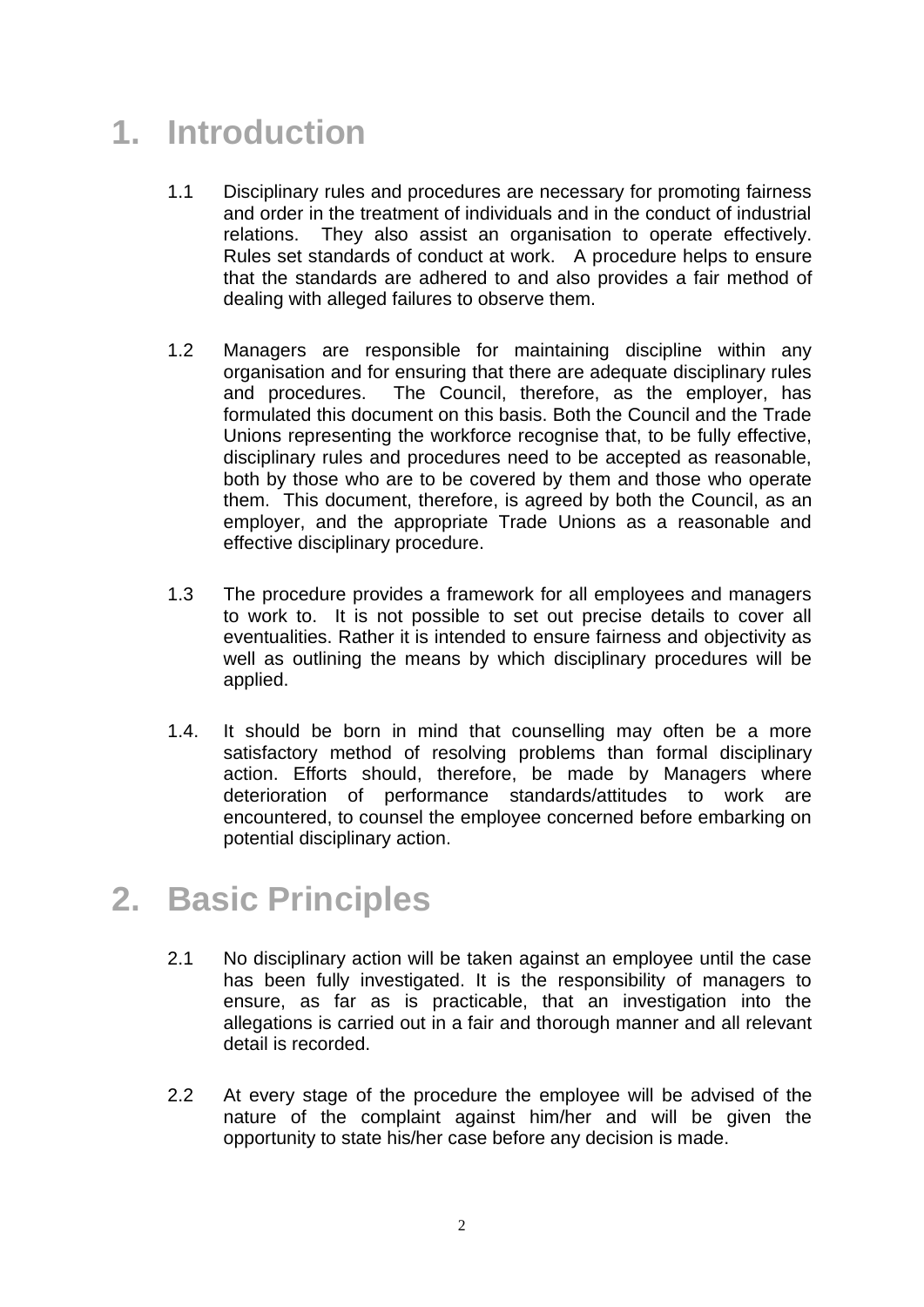- 2.3 Before any action a meeting will be arranged between the employee(s) concerned and the appropriate manager to discuss the situation. The employee shall be given the opportunity if he/she so wishes, of being accompanied by a Trade Union Representative or a colleague of his / her choice.
- 2.4 The employee concerned will be given a minimum of 48 hours' notice of such a meeting, together with details of the allegations.
- 2.5 These disciplinary procedures shall not apply in the case of employees whose employment is terminated because of unsatisfactory conduct or performance during a period of probation. Similarly, these procedures shall not apply to dismissal on the grounds of redundancy or the normal expiry of a fixed term contract.
- 2.6 Although disciplinary standards also apply to the conduct of Trade Union Officials as employees, no disciplinary action will commence against a Trade Union Official until the circumstances of the case have been discussed by the Town Clerk and with a more senior Trade Union representative or full time official.
- 2.7 Any disciplinary action involving a manager will be dealt with by the Town Clerk.

### **3. Procedure**

- 3.1 Where an employee's work, conduct or omission, is such as to warrant disciplinary action, the appropriate manager should give the warning to the employee. The circumstances may be such that this could be a final warning.
- 3.2 This may be done orally, or in writing, depending upon the circumstances. In any case the warning will state the nature of the complaint. The Manager will inform the Town Clerk who will then confirm the warning in writing to the employee within 7 days that the warning has been recorded. Such notification will inform the employee of his/her rights of appeal.
- 3.3 The further commission of a similar act, or of a subsequent or different offence, may result in a further warning, which may be a final warning according to the circumstances. Any further warning will be confirmed in writing within seven days except in exceptional circumstances and will leave the employee in no doubt that the further commission of similar acts or omissions could result in dismissal. Such notification will inform the employee of his/her rights of appeal.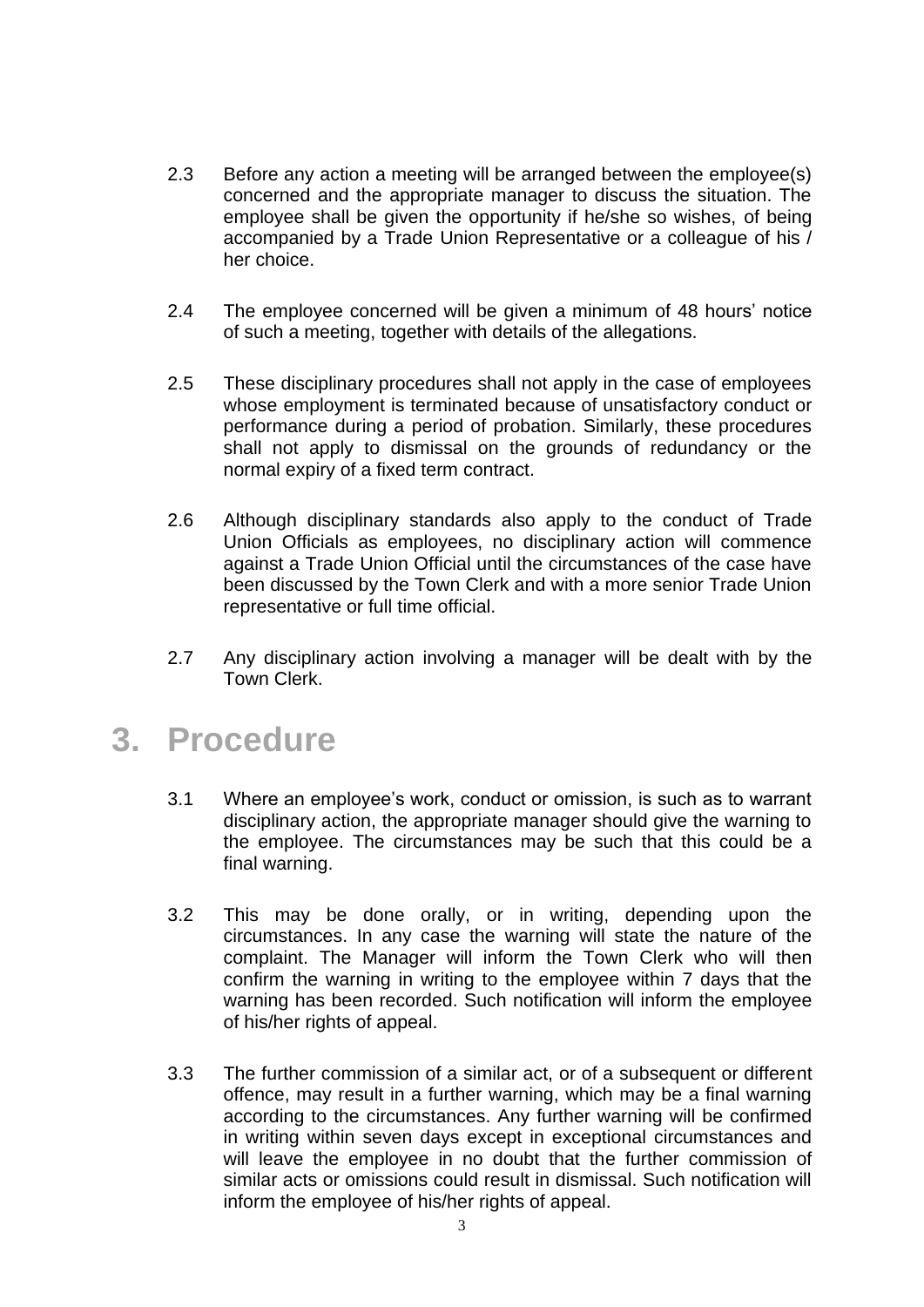- 3.4 When the stage is reached, following investigation, that dismissal of the employee is a possible outcome of the disciplinary action being considered, the matter will be dealt with by the Town Clerk. Before taking any decision to dismiss an employee the Town Clerk shall carry out a full investigation. Upon completion of this investigation where the Town Clerk considers, on the balance of probability, a complaint, of misconduct is justified and may require serious disciplinary action, a disciplinary hearing will be arranged. The employee will be given a minimum of 48 hours advance notice of the hearing, told the purpose of it, with the nature of the alleged misconduct being outlined and invited to attend with a trade union representative or a colleague of his/her choice. Where statements have been obtained from witnesses, a summary of their contents will also be provided.
- 3.5. Any decision by the Town Clerk to dismiss an employee shall be notified in writing to the employee within seven days by the Town Clerk, and such notification will inform the employee of his/her rights of appeal.
- 3.6 Certain types of misconduct may lead to summary dismissal without previous warnings or notice. Any dismissal on the grounds of gross misconduct shall be made by the Town Clerk only after allowing the procedure set out in paragraph 3.4 above. In such cases the decision will be made after determining whether, in all circumstances, the conduct in question is such that the Council cannot reasonably allow the continued presence of the employee at the place of work.
- 3.7 Gross misconduct is misconduct of such a nature that the Council is justified in no longer tolerating the continued presence at the place of work of the employee concerned. Examples of offences of gross misconduct which can lead to dismissal include:-

Unauthorised removal/use of Council property

Acts of dishonesty

Sexual offences

Sexual misconduct at work

**Harassment** 

Fighting

Physical assault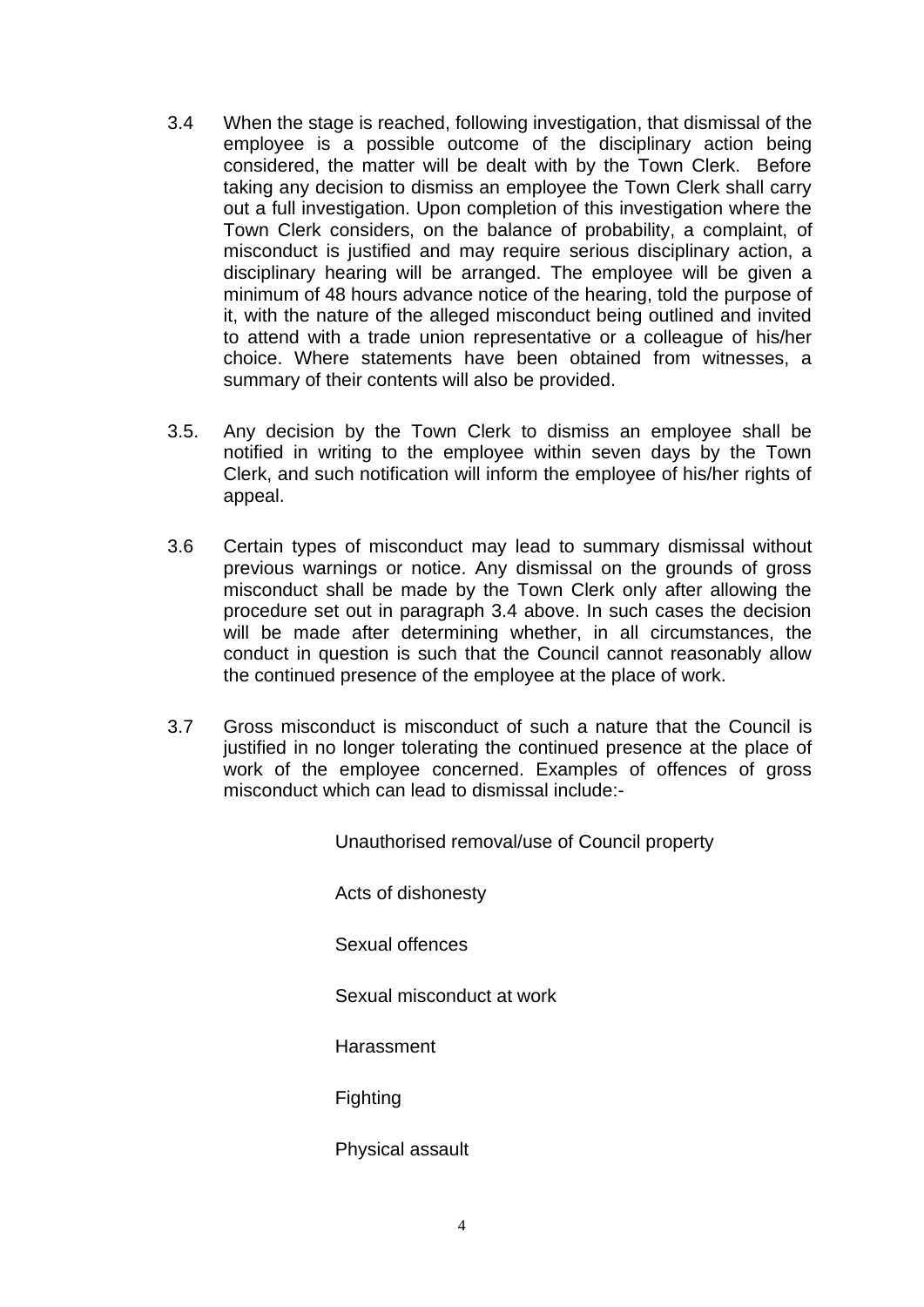Falsification of time sheets, subsistence and

expenses claims, fraud and theft etc.

Malicious damage to Council property

- 3.8 This list is, neither exclusive nor exhaustive, there may be other offences of a similar gravity which would constitute gross misconduct.
- 3.9 In some cases where the nature of allegations and the potential consequences are serious some action may be necessary before a full investigation can be undertaken. In such cases the employee will be suspended from duty in order to allow time for a full investigation of all the circumstances. Whilst suspended employees will be paid an allowance which is not less than that under the appropriate National Agreement. The necessary investigation will then be completed as quickly as possible.
- 3.10 Where suspension is on less than full pay, in the event of the Town Clerk adjudging that the employee was not blameworthy, the suspension shall be terminated and the employee shall receive all monies to which he/she would have been entitled but for the suspension. If the employee is adjudged blameworthy but is allowed to continue in employment, the Town Clerk shall have discretion to reimburse monies lost during suspension. If the employee is dismissed he/she shall not be entitled to payment other than the sum due up to the date of suspension but shall be allowed to retain any sum already paid as suspension allowance during the period of suspension.

# **4. Alternative Dismissal**

4.1 It is recognised that in some cases, whilst dismissal is a justifiable action, there may be mitigating circumstances. In such instances other forms of disciplinary action may be applied by the Town Clerk as an alternative to dismissal.

These can include:

- extended suspension without pay for up to one month,
- demotion,
- transfer,
- reduction in pay or grade etc.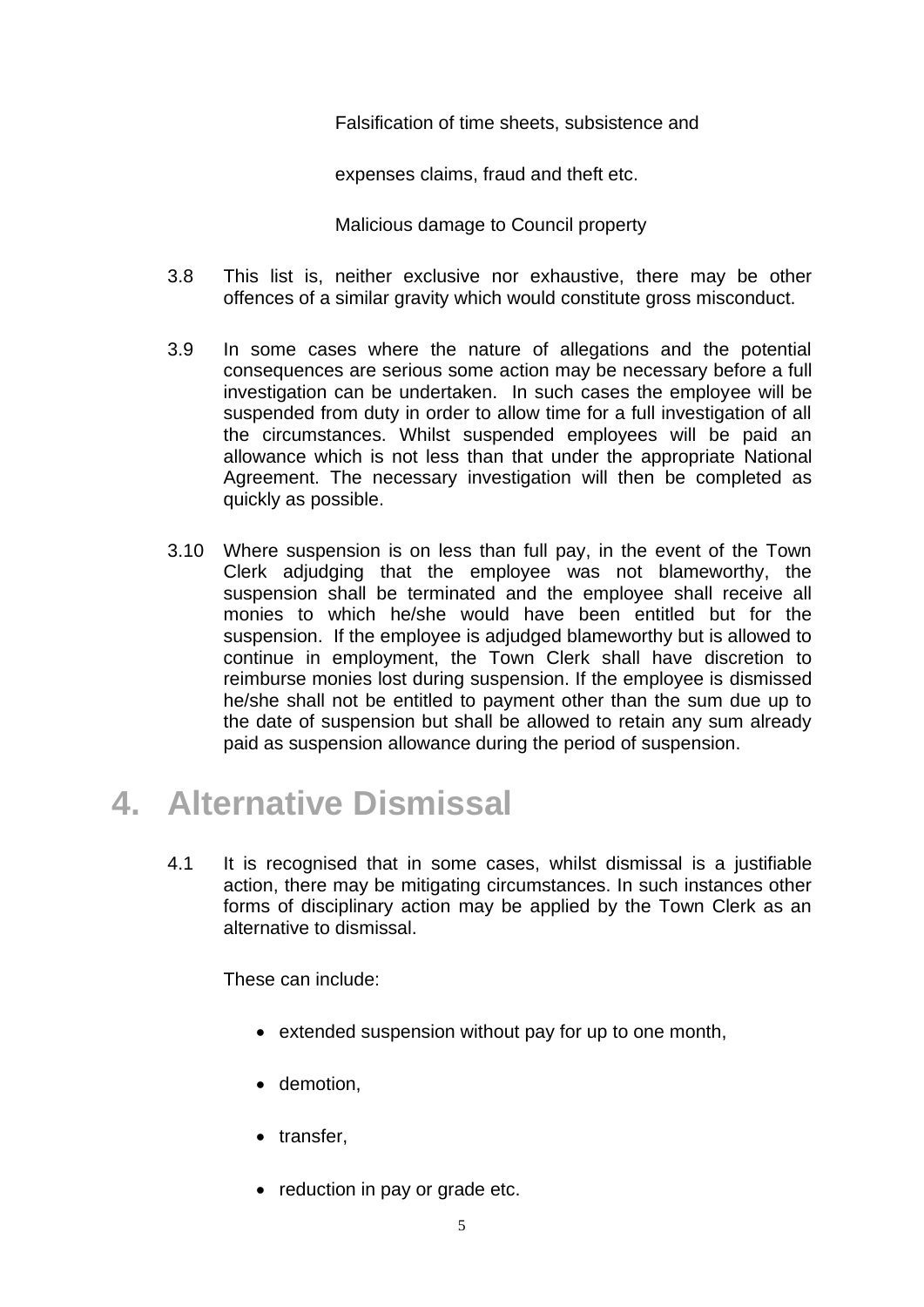In all cases where such action is proposed, the employee will have a right to refuse this alternative, accepting that dismissal will be the only remaining option.

### **5. Appeals**

- 5.1 Employee(s) shall have a right of appeal if they consider that they have been unfairly dismissed or otherwise treated unfairly in respect of disciplinary action.
- 5.2 The purpose of an appeal process is to enable independent officers or in more serious cases, the Appeals Committee, to consider all of the circumstances of the case and the procedure followed. The appellant will have an opportunity to present his/her basis for appealing and the managers concerned will outline the reasons for their action. A decision can then be taken as to whether the outcome was appropriate and justified in the light of all of the issues involved.

#### . 5.2 (i) **Verbal/Written Warning**

In cases involving verbal or written warnings the appeal will normally be determined by the Town Clerk. In cases where the Town Clerk has previously been involved, arrangements will be made for an independent Personal Officer from another authority, to determine the appeal or an Independent HR consultant.

#### (ii) **Final Warning/Dismissal**

In cases involving final warnings or dismissal, an employee will be informed in writing that he/she has a right of appeal and that any such appeal shall be dealt with by the Council's Appeals Committee. Notification by the employee that he/she wishes to exercise a right of appeal must be made in writing within 14 days of the date of issue of the warning or notification of dismissal to the Appeals Committee.

5.3 The procedure to be followed by the Special Committee, when dealing with appeals, is set out in the Appendix to this procedure.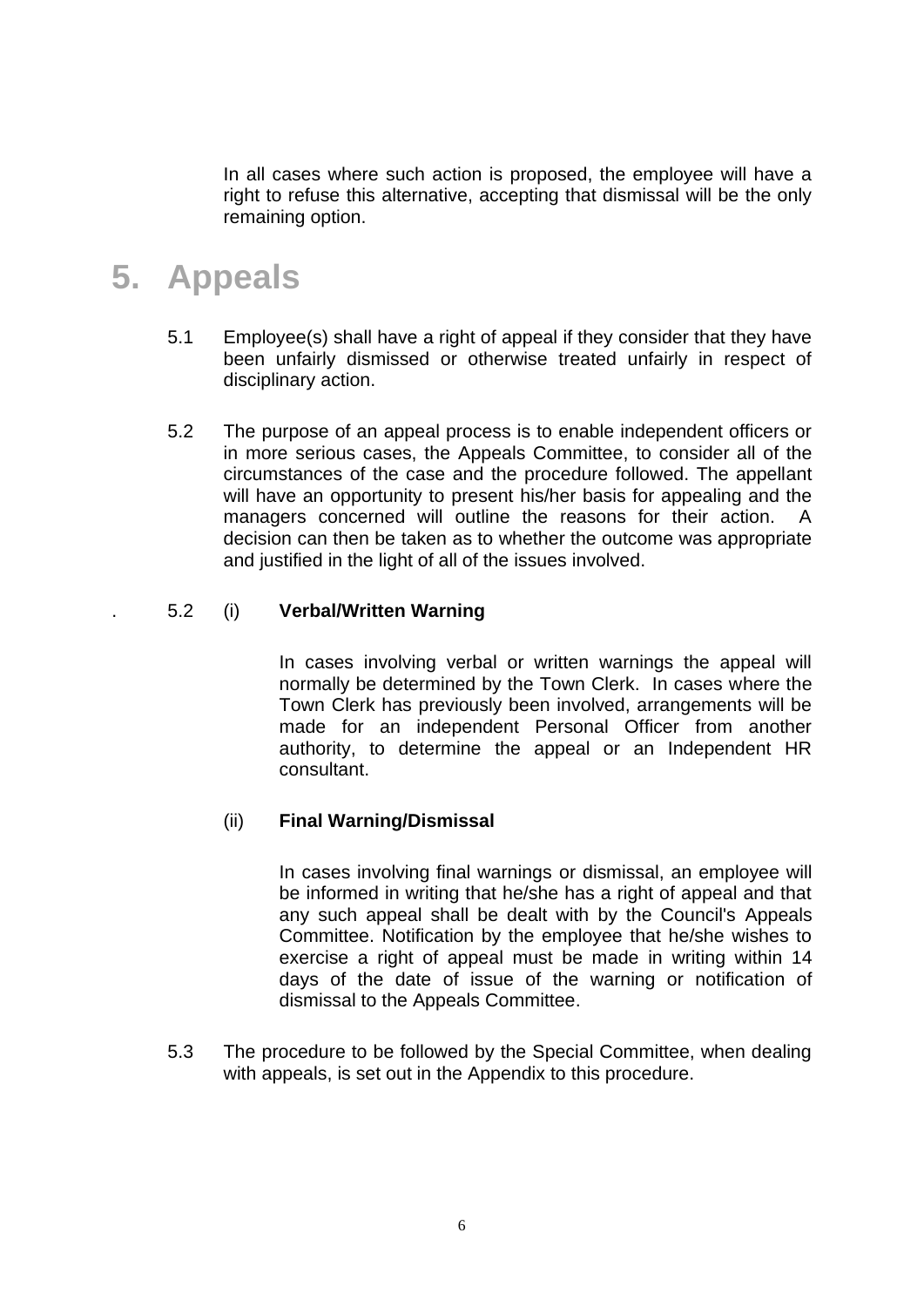# **6. Expiry of Warnings**

- 6.1 As outlined in paragraph 1 and 2 the purpose of the disciplinary action is to improve performance and apply a corrective process, which will benefit both the employee and the Council.
- 6.2 For this reason the disciplinary action will not remain valid forever. Given a positive approach by the employee the position will be reviewed and subject to satisfactory performance warnings will cease to be valid after the following time periods:-

| Verbal warning        | 06 months |
|-----------------------|-----------|
| Written warning       | 12 months |
| Final Written warning | 18 months |

6.3 Towards the end of the above periods, the Town Clerk will consult the Managers concerned to ascertain whether or not a sustained improvement has been achieved.

The employee will then be informed in writing whether the warning is considered to be no longer valid or that further improvement is required before reconsideration of the situation.

## **7. Conclusion**

7.1 The use of this disciplinary procedure is not intended as a means of imposing sanctions. It will be the aim of the Council in using these procedures and the Trade Unions in co-operating with them, to emphasise the more positive aspect of discipline and to encourage and make possible improvements in individual conduct and performance. The Council will make all attempts to be fair in every case and ascertain all the relevant facts prior to reaching a decision. The Trade Unions, on their part, recognise that the disciplining of employees is sometimes necessary and when done fairly, is in the interests of the workforces as a whole and on this basis agree to co-operate in the implementation of these procedures.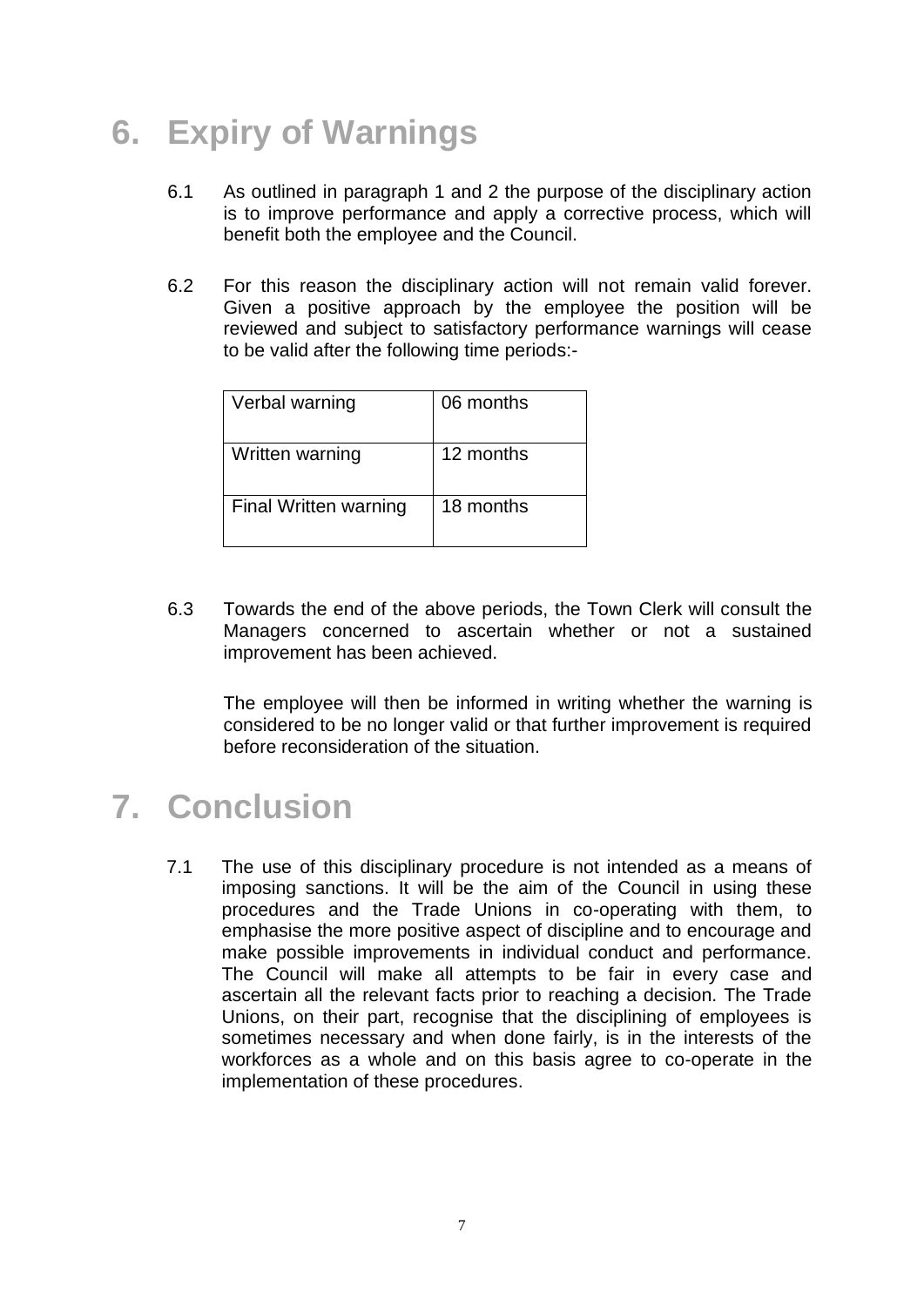# **Procedure for Appeals**

# **Procedure to Be Followed At a Local Hearing of Appeals Against Dismissal or Final Warning**

- 1 The Council's Appeals Committee shall be the body which hears and determines relevant appeals arising out of the Council's disciplinary procedures. The Committee's decision shall be final insofar as the Council's internal processes are concerned.
	- (i) All appeals must be made by lodging an Appeal Form with the Town Clerk within fourteen days of dismissal/final warning,
	- (ii) The Appeals Committee shall have jurisdiction to deal with appeals on one or more of the following grounds only:
		- that the employee was not guilty of the conduct alleged against

him/her;

- that the disciplinary action by way of dismissal or final warning was unreasonable in the circumstances;
- that the manner in which the employee was treated was procedurally unfair.
- (iii) Evidence relating to any aspect of the employee's employment other than that which relates solely to the above-mentioned grounds shall be inadmissible during the hearing before the Appeals Committee.
- (iv) The Appeals Committee shall not accept jurisdiction to determine appeals relating to the following:
	- legal points or interpretation;
	- matters relating to the propriety of established procedural rules previously agreed with the relevant Union;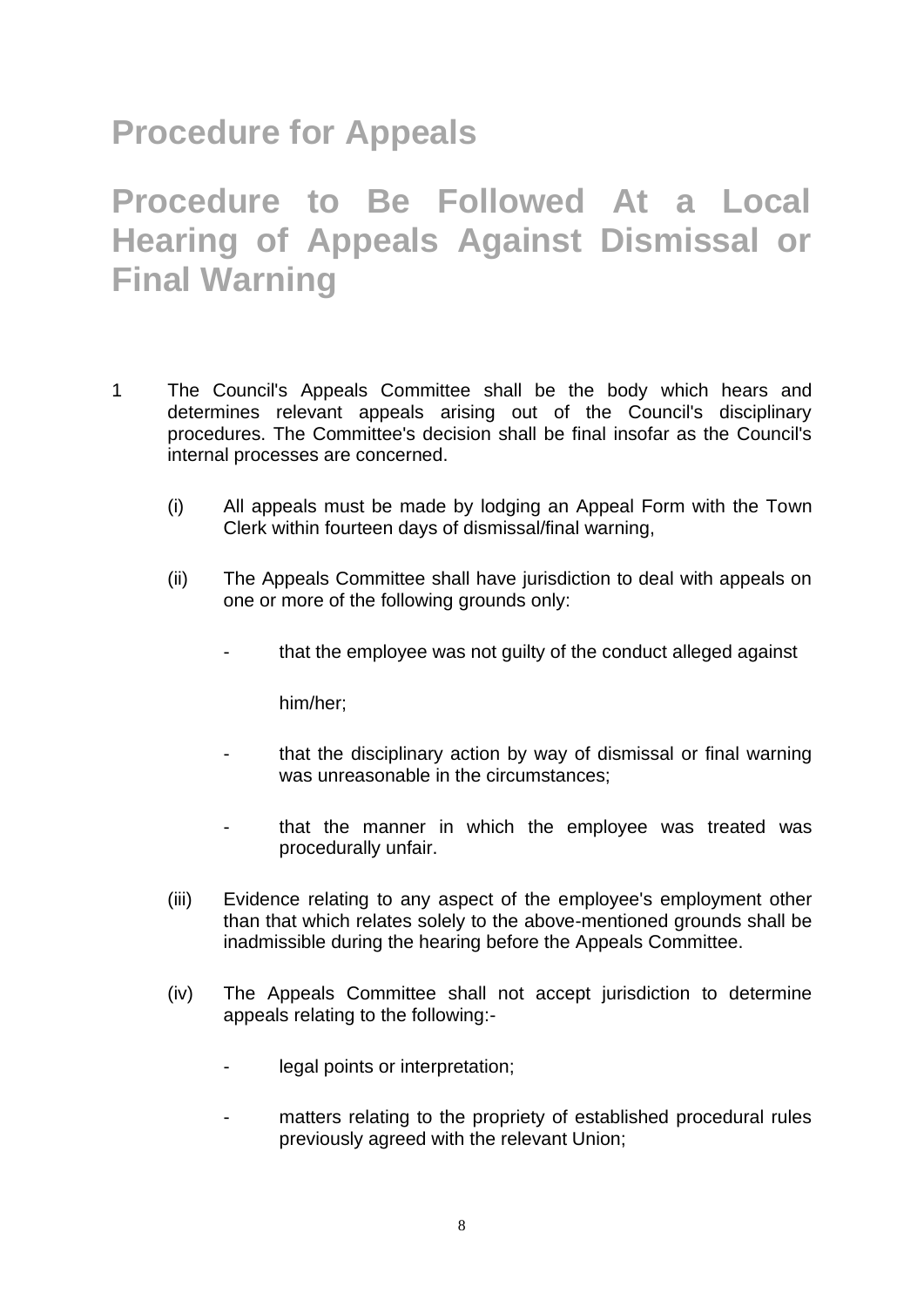- any grievances or other disciplinary actions other than those currently appearing on the personnel record of the employee.
- 2. The employee shall be given notice in writing at least fourteen days in advance of the time and place of the hearing and shall be allowed to be represented by his trade union representative or some other person(s) of his/her choice and subject to paragraph 3 shall be entitled to call witnesses and produce documents relevant to their case at the hearing.
- 3. Each party shall not, less than seven days before the date fixed for the hearing, disclose to the other the written statements of witnesses intended to be called at the hearing: no person shall give evidence at the hearing unless that person's written statement has been so disclosed.
- 4. The Council's representative shall put the case in the presence of the appellant and his/'her representative and may call witnesses.
- 5. The appellant (or his/her representative(s)) shall have the opportunity to ask questions of the Council's representative(s) on the evidence called by him/her and any witnesses whom he/she may call.
- 6. Members of the Special Committee may ask questions of the Council's representative and witnesses.
- 7. The appellant (or his/her representative(s)) shall put his/her case in the presence of the Council's representative and to call such witnesses as he/she wishes.
- 8. The Council's representative(s) shall have the opportunity to ask questions of the appellant and his/her witnesses.
- 9. Members of the Appeals Committee may ask questions of the appellant and his/her witnesses.
- 10. The Council's representative(s) and the appellant (or his/her representative(s)) shall have an opportunity to sum up their case if they so wish. The appellant shall have the right of final reply.
- 11. The Council's representative(s) and the appellant and his/her representative(s) and Witnesses shall withdraw.
- 12. The Appeals Committee, with the officer appointed as its Secretary, shall deliberate in private, only recalling the Council's representative(s) and the appellant and his/her representative(s) to clear points of uncertainty on evidence given. If recall is necessary, both parties are to return, notwithstanding only one is concerned with the point giving rise to doubt.